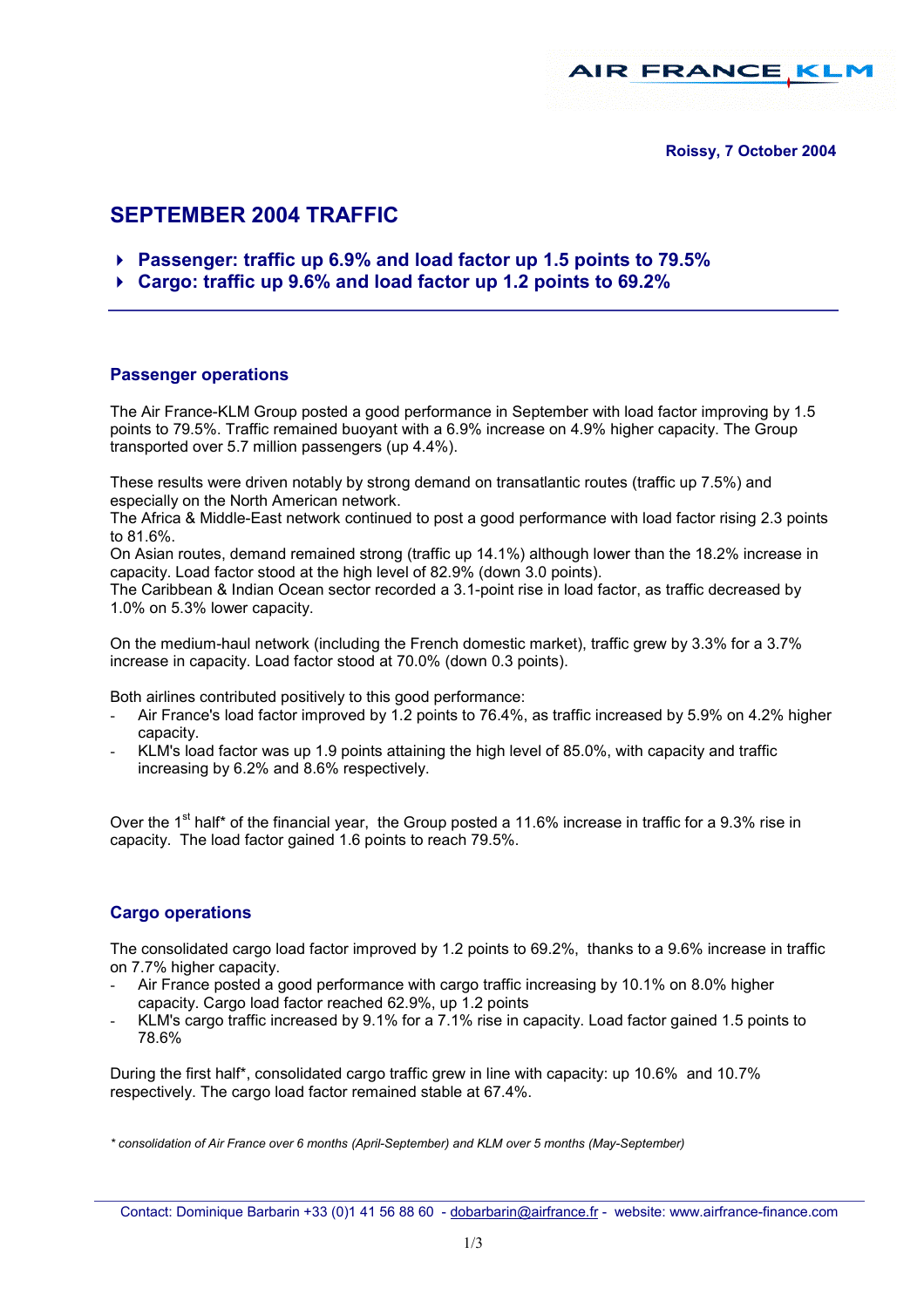## **STATISTICS**

# **Passenger Operations (millions)**

|                                  | <b>September</b> |        |           | Cumulative* |        |           |  |
|----------------------------------|------------------|--------|-----------|-------------|--------|-----------|--|
| <b>Total Group</b>               | 2004             | 2003   | $\%$      | 2004        | 2003   | $\%$      |  |
| Passengers carried (000)         | 5.736            | 5.494  | 4.4%      | 32.752      | 30,406 | 7.7%      |  |
| Revenue pax-kilometers (RPK)     | 14,658           | 13,711 | 6.9%      | 84,791      | 75,951 | 11.6%     |  |
| Available seat-kilometers (ASK)  | 18,449           | 17,594 | 4.9%      | 106,616     | 97.523 | 9.3%      |  |
| Passenger load factor (%)        | 79.5%            | 77.9%  | 1.5       | 79.5%       | 77.9%  | 1.6       |  |
| <b>Europe (including France)</b> |                  |        |           |             |        |           |  |
| Passengers carried (000)         | 4,128            | 4,009  | 3.0%      | 23,373      | 22,099 | 5.8%      |  |
| Revenue pax-kilometers (RPK)     | 3,177            | 3,076  | 3.3%      | 18,154      | 17,026 | 6.6%      |  |
| Available seat-kilometers (ASK)  | 4,536            | 4,375  | $3.7\%$   | 26,002      | 24,212 | 7.4%      |  |
| Passenger load factor (%)        | 70.0%            | 70.3%  | $-0.3$    | 69.8%       | 70.3%  | $-0.5$    |  |
| <b>America (North and South)</b> |                  |        |           |             |        |           |  |
| Passengers carried (000)         | 660              | 611    | 8.1%      | 3.838       | 3.450  | 11.2%     |  |
| Revenue pax-kilometers (RPK)     | 4,828            | 4,492  | 7.5%      | 27,914      | 25,348 | 10.1%     |  |
| Available seat-kilometers (ASK)  | 5,574            | 5,445  | 2.4%      | 31,958      | 29,988 | 6.6%      |  |
| Passenger load factor (%)        | 86.6%            | 82.5%  | 4.1       | 87.3%       | 84.5%  | 2.8       |  |
|                                  |                  |        |           |             |        |           |  |
| Asia / Pacific                   |                  |        |           |             |        |           |  |
| Passengers carried (000)         | 351              | 305    | 15.1%     | 1,938       | 1,416  | 36.9%     |  |
| Revenue pax-kilometers (RPK)     | 3,098            | 2,716  | 14.1%     | 17,122      | 12,470 | 37.3%     |  |
| Available seat-kilometers (ASK)  | 3,737            | 3,160  | 18.2%     | 21,037      | 16,155 | 30.2%     |  |
| Passenger load factor (%)        | 82.9%            | 85.9%  | $-3.0$    | 81.4%       | 77.2%  | 4.2       |  |
| Africa & Middle East             |                  |        |           |             |        |           |  |
| Passengers carried (000)         | 390              | 356    | 9.8%      | 2,097       | 1,841  | 13.9%     |  |
| Revenue pax-kilometers (RPK)     | 2,018            | 1,875  | 7.6%      | 10,682      | 9,607  | 11.2%     |  |
| Available seat-kilometers (ASK)  | 2,472            | 2,365  | 4.5%      | 13,560      | 12,579 | 7.8%      |  |
| Passenger load factor (%)        | 81.6%            | 79.3%  | 2.3       | 78.8%       | 76.4%  | 2.4       |  |
| Caribbean-Indian Ocean           |                  |        |           |             |        |           |  |
| Passengers carried (000)         | 207              | 214    | $(3.2\%)$ | 1,506       | 1.600  | $(5.8\%)$ |  |
| Revenue pax-kilometers (RPK)     | 1.537            | 1.552  | $(1.0\%)$ | 10.919      | 11.500 | $(5.1\%)$ |  |
| Available seat-kilometers (ASK)  | 2,130            | 2,249  | $(5.3\%)$ | 14,059      | 14,589 | $(3.6\%)$ |  |
| Passenger load factor (%)        | 72.1%            | 69.0%  | 3.1       | 77.7%       | 78.8%  | $-1.2$    |  |
|                                  |                  |        |           |             |        |           |  |

#### **Cargo Operations (millions)**

| $\frac{1}{2}$ $\frac{1}{2}$ $\frac{1}{2}$ $\frac{1}{2}$ $\frac{1}{2}$ $\frac{1}{2}$ $\frac{1}{2}$ $\frac{1}{2}$ $\frac{1}{2}$ $\frac{1}{2}$ $\frac{1}{2}$ $\frac{1}{2}$ $\frac{1}{2}$ $\frac{1}{2}$ $\frac{1}{2}$ $\frac{1}{2}$ $\frac{1}{2}$ $\frac{1}{2}$ $\frac{1}{2}$ $\frac{1}{2}$ $\frac{1}{2}$ $\frac{1}{2}$ |       | September |           | Cumulative* |       |       |
|---------------------------------------------------------------------------------------------------------------------------------------------------------------------------------------------------------------------------------------------------------------------------------------------------------------------|-------|-----------|-----------|-------------|-------|-------|
| Total Group                                                                                                                                                                                                                                                                                                         | 2004  | 2003      | %         |             | 2004  | 2003  |
| Revenue tonne-km (RTK)                                                                                                                                                                                                                                                                                              | 869   | 792       | 9.6%      |             | 4.784 | 4,324 |
| Available tonne-km (ATK)                                                                                                                                                                                                                                                                                            | 1,255 | 1,165     | 7.7%      |             | 7,101 | 6.415 |
| Cargo load factor (%)                                                                                                                                                                                                                                                                                               | 69.2% | 68.0%     | 1.2       |             | 67.4% | 67.4% |
|                                                                                                                                                                                                                                                                                                                     |       |           |           |             |       |       |
| <b>Europe (including France)</b>                                                                                                                                                                                                                                                                                    |       |           |           |             |       |       |
| Available tonne-km (ATK)                                                                                                                                                                                                                                                                                            | 8     | 8         | 2.8%      |             | 47    | 43    |
| Revenue tonne-km (RTK)                                                                                                                                                                                                                                                                                              | 40    | 37        | 9.1%      |             | 222   | 203   |
| Cargo load factor (%)                                                                                                                                                                                                                                                                                               | 20.5% | 21.7%     | $-1.3$    |             | 21.3% | 21.0% |
|                                                                                                                                                                                                                                                                                                                     |       |           |           |             |       |       |
| America (North and South)                                                                                                                                                                                                                                                                                           |       |           |           |             |       |       |
| Revenue tonne-km (RTK)                                                                                                                                                                                                                                                                                              | 289   | 269       | 7.4%      |             | 1.664 | 1.533 |
| Available tonne-km (ATK)                                                                                                                                                                                                                                                                                            | 423   | 418       | 1.3%      |             | 2,467 | 2.348 |
| Cargo load factor (%)                                                                                                                                                                                                                                                                                               | 68.4% | 64.5%     | 3.9       |             | 67.5% | 65.3% |
|                                                                                                                                                                                                                                                                                                                     |       |           |           |             |       |       |
| Asia / Pacific                                                                                                                                                                                                                                                                                                      |       |           |           |             |       |       |
| Revenue tonne-km (RTK)                                                                                                                                                                                                                                                                                              | 447   | 396       | 12.8%     |             | 2.373 | 2.092 |
| Available tonne-km (ATK)                                                                                                                                                                                                                                                                                            | 586   | 505       | 16.0%     |             | 3,219 | 2,718 |
| Cargo load factor (%)                                                                                                                                                                                                                                                                                               | 76.3% | 78.5%     | $-2.1$    |             | 73.7% | 77.0% |
|                                                                                                                                                                                                                                                                                                                     |       |           |           |             |       |       |
| Africa & Middle East                                                                                                                                                                                                                                                                                                |       |           |           |             |       |       |
| Revenue tonne-km (RTK)                                                                                                                                                                                                                                                                                              | 79    | 74        | 7.6%      |             | 434   | 394   |
| Available tonne-km (ATK)                                                                                                                                                                                                                                                                                            | 128   | 123       | 4.6%      |             | 708   | 659   |
| Cargo load factor (%)                                                                                                                                                                                                                                                                                               | 61.8% | 60.1%     | 1.7       |             | 61.3% | 59.8% |
|                                                                                                                                                                                                                                                                                                                     |       |           |           |             |       |       |
| Caribbean-Indian Ocean                                                                                                                                                                                                                                                                                              |       |           |           |             |       |       |
| Revenue tonne-km (RTK)                                                                                                                                                                                                                                                                                              | 45    | 45        | $(0.9\%)$ |             | 266   | 262   |
| Available tonne-km (ATK)                                                                                                                                                                                                                                                                                            | 77    | 83        | $(6.2\%)$ |             | 486   | 488   |
| Cargo load factor (%)                                                                                                                                                                                                                                                                                               | 57.4% | 54.3%     | 3.1       |             | 54.7% | 53.8% |

*\* consolidation of Air France over 6 months (April-September) and KLM over 5 months (May-September)*